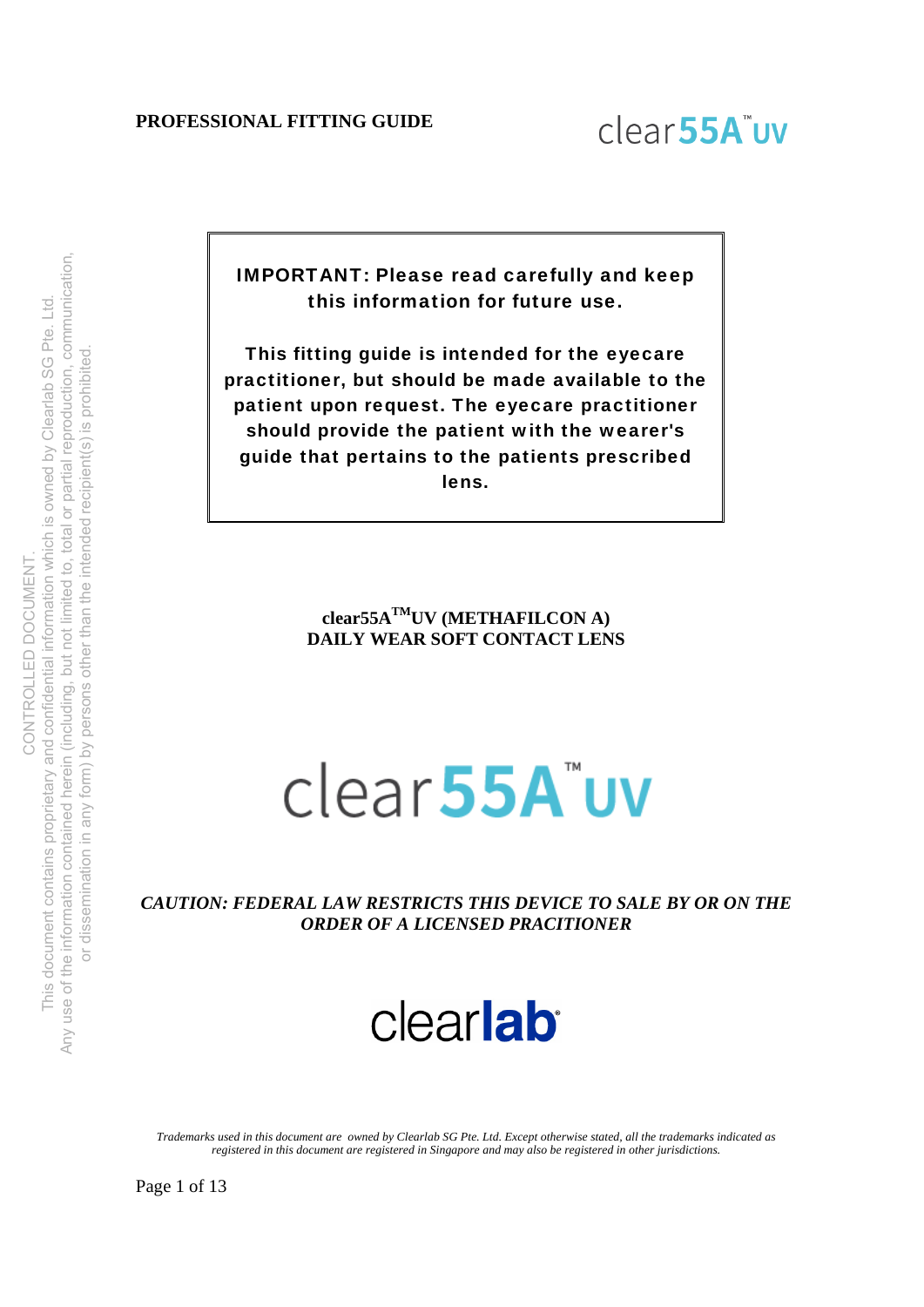### clear<sub>55A</sub>"uv

#### *TABLE OF CONTENT*

Introduction Product Description Lens Parameters Available Actions Patient Selection Fitting Procedure Clinical Assessment Fitting Summary In Office Care of Trial Lenses Wearing schedule clear $55\text{A}^{\text{TM}}$ UV Monovision Fitting Guidelines Frequent Replacement Program Lens Care Directions Basic Instructions Chemical Disinfecting Method Hydrogen Peroxide Disinfecting Method Lubricating/ Re-wetting Lenses On-Eye Care for Non-Moving Lens Recommended Lens Care Product Emergencies Reporting of Adverse Reactions How supplied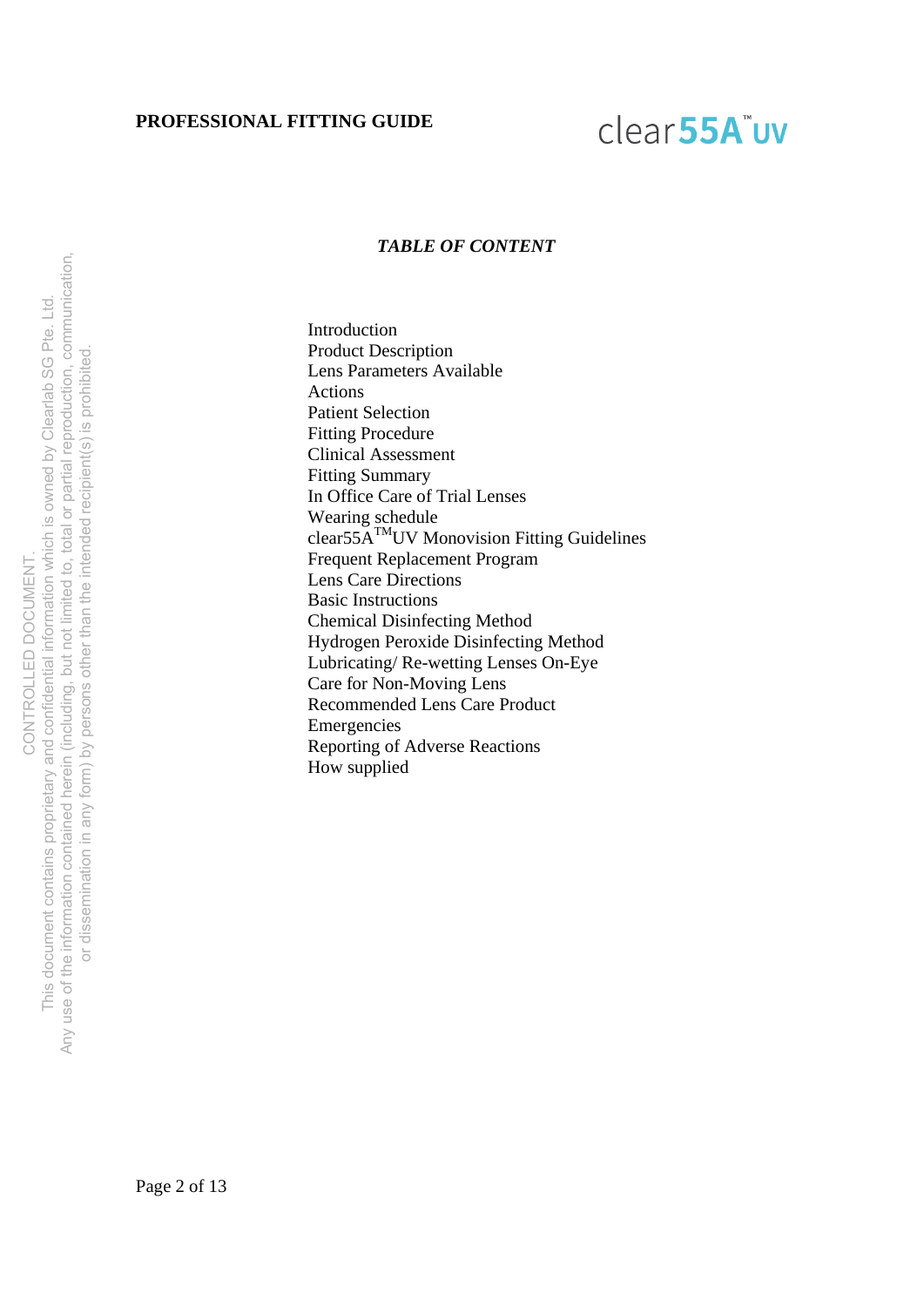### clear<sub>55A</sub>"uv

#### **INTRODUCTION:**

This Professional Fitting Guide has been developed to provide practitioners with information covering characteristics of **the clear55ATMUV (Methafilcon A) Soft (hydrophilic) Contact Lens** and to illustrate fitting procedures. Please read carefully and keep this information for future use.

#### **PRODUCT DESCRIPTION:**

The **clear55ATMUV (Methafilcon A) Soft (hydrophilic) Contact Lens** is a hydrophilic polymer of 2-hydroxyethl methacrylate (HEMA) and methacrylic acid cross-lined with ethyleneglycol dimethacrylate (45.0%) ad water (55.0%). The lens polymer contains an UV-absorbing compound. The lens is tinted using the following color addictive Reactive Blue 19.

DESIGN: The **clear55ATMUV (Methafilcon A) Soft (hydrophilic) Contact Lens** is available as a single vision lens. It is a hemispherical flexible shell which covers the cornea and a portion of the adjacent sclera.

The physical/optical properties of the lens are:

|                                | 1.42                                                                            |
|--------------------------------|---------------------------------------------------------------------------------|
|                                | $>90\%$                                                                         |
|                                | UVB $<5\%$ and UVA $<30\%$                                                      |
|                                | Hydrophilic                                                                     |
| ٠                              | .55%                                                                            |
| Oxygen Permeability $(Dk)^*$ : | 24.26 x 10 <sup>-11</sup> (cm <sup>2</sup> /sec) (mlO <sub>2</sub> /ml x mm Hg) |
|                                | at $35^{\circ}$ C                                                               |
|                                |                                                                                 |

\*[revised Fatt method for determination of oxygen permeability]

#### **LENS PARAMETERS AVAILABLE:**

| <b>Powers</b>           | $+20.00$ TO -20.00 D |
|-------------------------|----------------------|
| <b>Center Thickness</b> | $0.06 - 0.40$ mm     |
| Diameter                | $14.0 - 15.0$ mm     |
| <b>Base Curve</b>       | 8.40 to 9.30 mm      |

**See package insert for** *INDICATIONS, CONTRAINDICATIONS, WARNINGS, PRECAUTIONS* **AND** *ADVERSE EFFECTS***.** 

**WARNING: UV-absorbing contact lenses are NOT substitutes for protective UVabsorbing eyewear such as UV-absorbing goggles or sunglasses. Persons should continue to use their protective UV-absorbing eyewear as directed.** 

**Note: Long term exposure to UV radiation is one of the risk factors associated with cataracts. Exposure is based on a number of factors such as environmental conditions**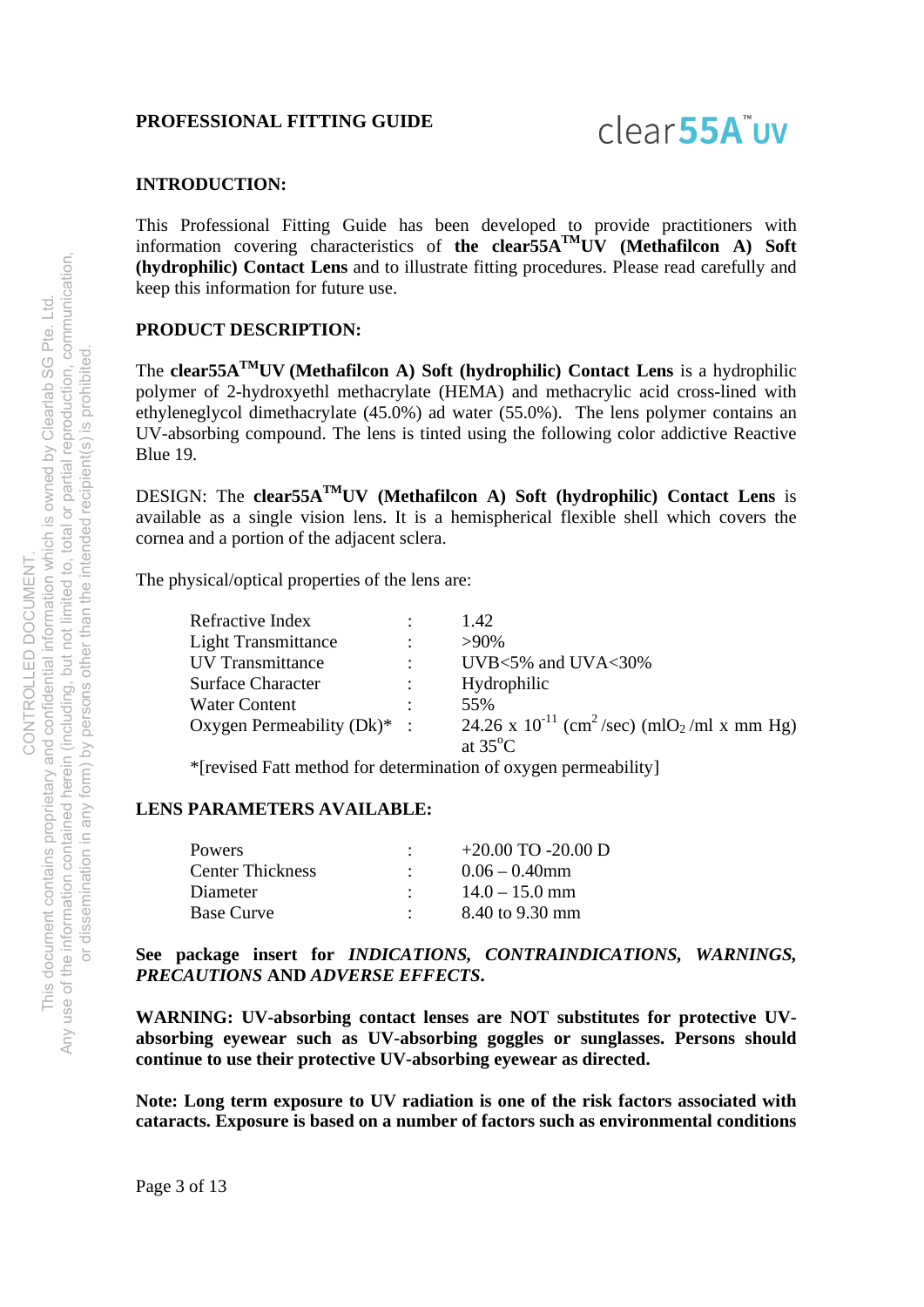

**(altitude, geography, cloud cover) and personal factors (extent and nature of outdoor activities). UV-absorbing contact lenses help provide protection against harmful UV radiation. However, clinical studies have not been done to demonstrate that wearing UV-absorbing contact lenses reduces the risk of developing cataracts or other eye disorders. Consult your eye care practitioner for more information.** 

#### **INTENDED USE:**

The **clear55ATMUV (Methafilcon A) Soft (hydrophilic) Contact Lens** is indicated for daily wear for the correction (except for plano lenses) of refractive ametropia (myopia and hyperopia) in aphakic or not aphakic persons with non-diseased eyes that may exhibit refractive and/or corneal astigmatism up to 2.00 Diopters that does not interfere with visual acuity.

The lenses may be disinfected using chemical or hydrogen peroxide disinfecting systems. Eyecare practitioners may prescribe the lenses for daily wear and/or frequent replacement. When prescribed for a Frequent Replacement Program, the lenses may be disinfected using chemical or hydrogen peroxide disinfecting systems.

#### **ACTIONS:**

In its hydrated state, the **clear55A<sup>TM</sup>UV** (Methafilcon A) Soft (hydrophilic) Contact Lens, when placed on the cornea, act as refracting media to focus light rays on the retina. The near portion of the aspheric design places the incoming light rays on the retina when viewing reading material at the reading distance.

#### **PATIENT SELECTION:**

- **clear55ATMUV (Methafilcon A) Soft (hydrophilic) Contact Lens** is intended for patients that requires optical correction of refractive ametropia (myopia and hyperopia) in phakic or aphakic persons with non-diseased eyes who may have 1.00D or less of astigmatism.
- The lenses are also intended for patients, whom have undergone treatment of acute or chronic ocular pathologies such as, bullous keratopathy, corneal erosions, entropion, corneal edema, and corneal dystrophies as well as post surgical conditions resulting from cataract extraction an corneal surgery, to be used as a therapeutic bandage to relieve corneal pain, at the sole discretion and under direct supervision of a qualified and licensed eyecare professional.
- With the cosmetic effects, such as tints, under the sole discretion and direct supervision of a qualified eyecare professional, the lenses are also intended for use as prosthetic devices for sighted and non-sighted eyes, with or without lens power.
- Persons who require only visual correction and who would not or could not adhere to a recommended care regimen of the **clear55ATMUV (Methafilcon A) Soft (hydrophilic) Contact Lens** or are unable to place and remove the lenses should not be provided with them. Failure to follow handling and wearing instructions could lead to serious eye infections, which might result in corneal ulcers.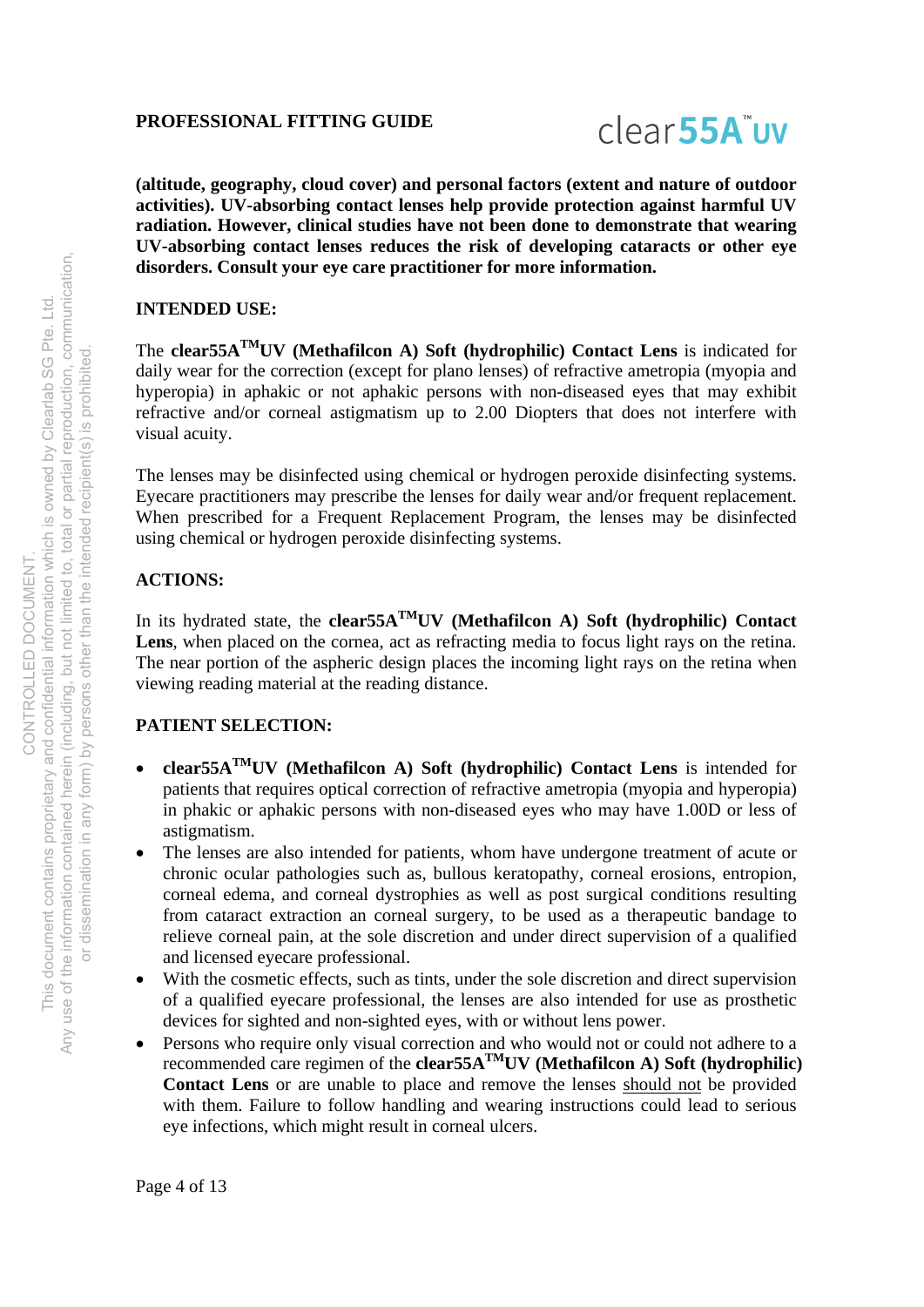

- Patient communication is vital because it relates not only to patient selection, but also to ensuring patient compliance. It is also necessary to discuss the information contained in the Patient Instruction / Wearer's Guide with the patient at the time of the initial examination.
- Patients selected to wear **clear55A<sup>TM</sup>UV** (Methafilcon A) Soft (hydrophilic) Contact Lens should be chosen for their motivation to wear contact lenses, general health and cooperation. The eyecare practitioner must take care in selecting, examining and instructing patients. Patient hygiene and willingness to follow practitioner instructions are essential to their success.
- A detailed history is crucial to determining patient needs and expectations. Your patient should be questioned regarding vocation, desired lens wearing time (full or part time) and desired lens usage (reading, recreation or hobbies).
- Initial evaluation of the trial lens should be preceded by a complete eye examination, including visual acuity with and without correction at both distance and near, keratometry and slit lamp examination.

#### *FITTING PROCEDURE for the*  **clear55ATMUV (METHAFILCON A) SOFT (HYDROPHILIC) CONTACT LENS**

- 1. Perform a preliminary evaluation to determine distance refraction as well as to rule out contraindications to contact lens wear as described in the Package Insert.
- 2. Lens power is determined from the patient's spherical equivalent prescription corrected to the corneal plane.
- 3. Place lens on the eye. Allow the lens to remain on the eye long enough to achieve a state of equilibrium. Small variation in the tonicity, pH or the lens solutions and individual tear composition may cause slight changes in fitting characteristics.
- 4. If the initial lens selection covers the patient's cornea fully, provides discernible movement (0.10mm to 0.30mm) after blink, is comfortable for the patient and provides satisfactory visual performance, it is a well fitted lens and can be dispensed. (see *Criteria for a Well-fitted Lens* for **CLINICAL ASSESSMEN**T)
- 5. Full coverage of the cornea is defined as the lens edge extending beyond the limbal area in all directions. Initial lens evaluation must be done after at least 10 minutes of lens wear to allow the lens to stabilize and any tearing to subside.
- 6. Following a blink, the lens should move vertically on the patient's eye about 0.10mm to 0.30mm. Using a slit lamp, this movement can be estimated by comparing it with the one millimeter lens peripheral bevel width.
- 7. When lenses are dispensed for vision correction, the wearer must be supplied with an appropriate wearing regimen and must fully understand all lens handling and emergency lens care instructions to prevent lens damage as described in the Package Insert and Patient Instruction / Wearer's Guide.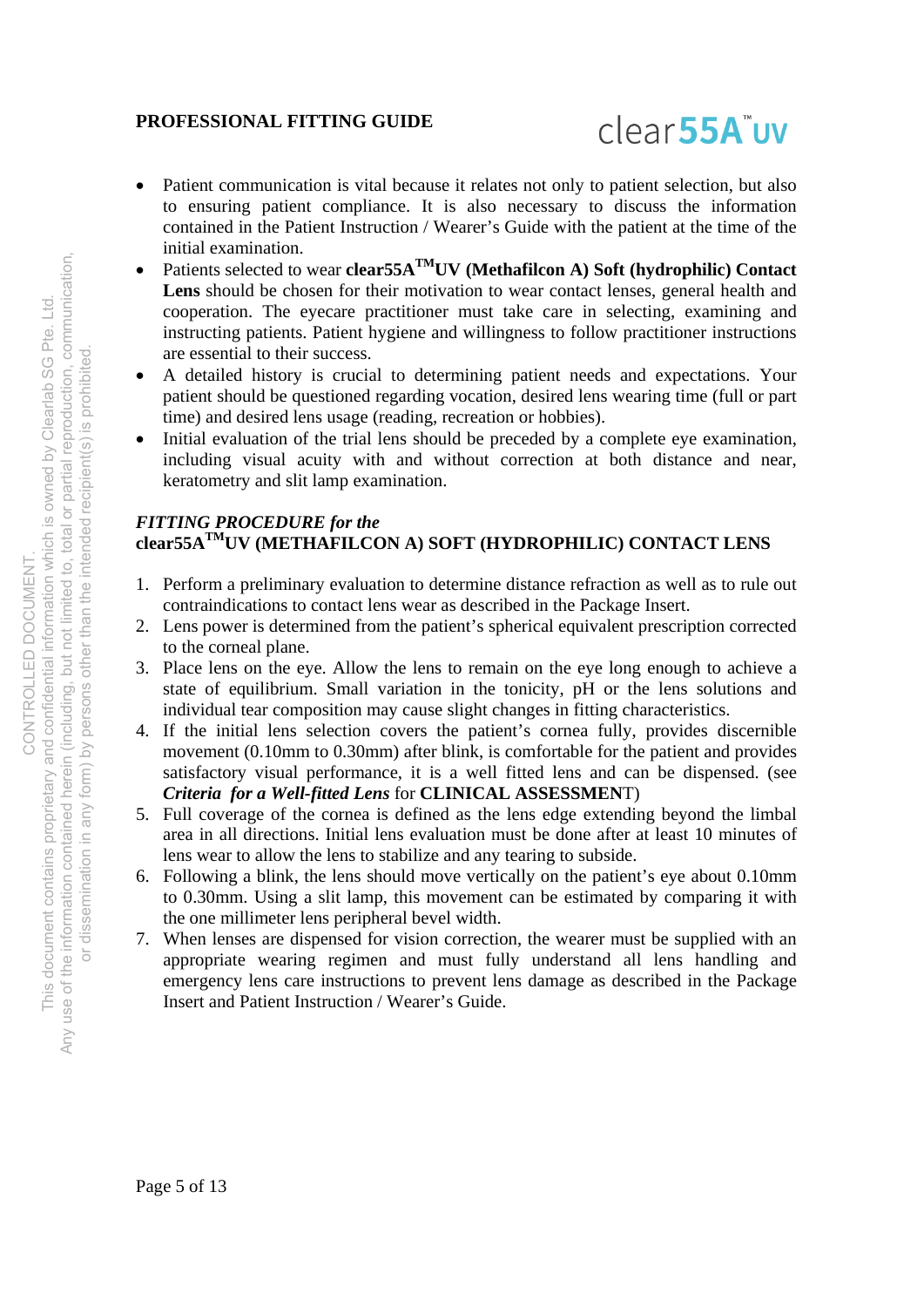### clear<sub>55A</sub>"uv

#### **CLINICAL ASSESSMENT:**

- 1. Criteria of a Well-Fitted Lens
	- to 1.0mm movement in primary gaze
	- to 1.5mm movement in upgaze
	- centration in primary gaze
- 2. Characteristics of a Tight Lens
	- <0.5mm movement in primary or upgaze
- 3. Characteristics of a Loose Lens
	- >1.0mm movement in primary gaze
	- **-** >1.5mm movement in upgaze
	- **-** poor centration in primary and upgaze

#### **FITTING SUMMARY:**

- Fitting performance and visual response should be confirmed with the prescription lenses prior to dispensing and the management of certain adaptive symptoms should be discussed with the patient prior to dispensing.
- It is normal for the patient to experience mild symptoms such as lens awareness, variable vision, occasional tearing and slight eye redness during the adaptation period. Although the adaptation period varies for each individual, generally within one week these mild symptoms will disappear. If these symptoms persist, the patient should be instructed to contact their eyecare practitioner.

#### **IN OFFICE CARE OF TRIAL LENSES:**

Trial lenses should be cleaned, rinsed, and disinfected after each use following recommended care instructions with any of the chemical or hydrogen peroxide lens care system approved for use with soft contact lenses. Storage of trial lenses which have been reconditioned should be subject to re-disinfection procedures on a periodic basis; at least weekly.

#### **WEARING SCHEDULE**

The prescribing eyecare practitioner for each individual patient, based upon a full examination and patient history as well as the practitioner's experience and professional judgment, should determine the wearing schedule. Patients should be given a wearing schedule and carefully instructed on the handling and care of their lenses as discussed in the Package Insert. Also be sure to complete the personal wearing/replacement schedule record in the Patient Instruction / Wearer's Guide. The lens must be removed, cleaned, disinfected or disposed of and replaced with a new lens as determined by the prescribing eyecare practitioner. (See the factors discussed in the WARNINGS section.)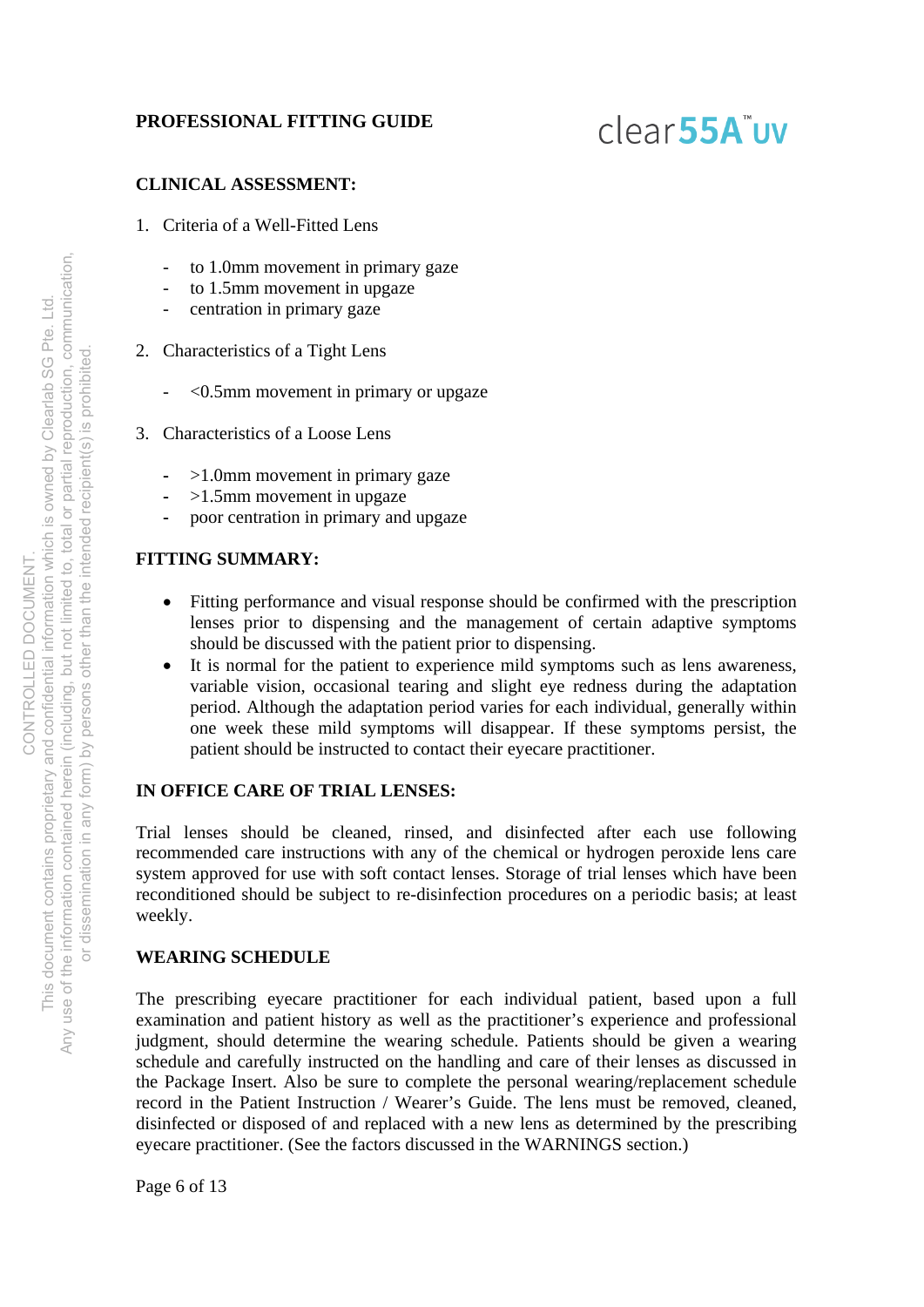

Follow-up examinations are necessary to ensure continued successful contact lens wear and to ascertain the effects of the lenses on the eyes. The following schedule is a suggested guideline for daily wear contact lenses:

- 24 hours post-dispensing
- $\bullet$  7 days
- 1 month
- 3 months
- Every 6 months thereafter

#### **clear55ATMUV MONOVISION FITTING GUIDELINES**

- 1. Patient Selection
	- A. Monovision Needs Assessment

For a good prognosis the patient should have adequately corrected distance and near visual acuity in each eye. The amblyopic patient with significant astigmatism (greater than one diopter) in one eye may not be a good candidate for monovision with **clear55ATMUV (Methafilcon A) Soft (hydrophilic) Contact Lens**.

Occupational and environmental visual demands should be considered. If the patient requires critical vision (visual acuity and stereopsis) it should be determined by trial whether this patient can function adequately with monovision. Monovision contact lens wear may not be optimal for such activities as:

- 1) Visual demanding situations such as operating potentially dangerous machinery or performing other potentially hazardous activities; and
- 2) Driving automobiles (e.g. driving at night). Patients who cannot pass their state drivers license requirements with monovision correction should be advised not to drive with this correction, OR may require that additional over-correction be prescribed.
- B. Patient Education

All patients do not function equally well with monovision correction. Patients may not perform as well for certain tasks with this correction as they have with bifocal reading glasses. Each patient should understand that monovision, as well as other presbyopic contact lenses, or other alternative, can create a vision compromise that may reduce visual acuity and depth perception for distance and near tasks. During the fitting process it is necessary for the patient to realize the disadvantages as well as the advantages of clear near vision in straight-ahead and upward gaze that monovision contact lenses provide.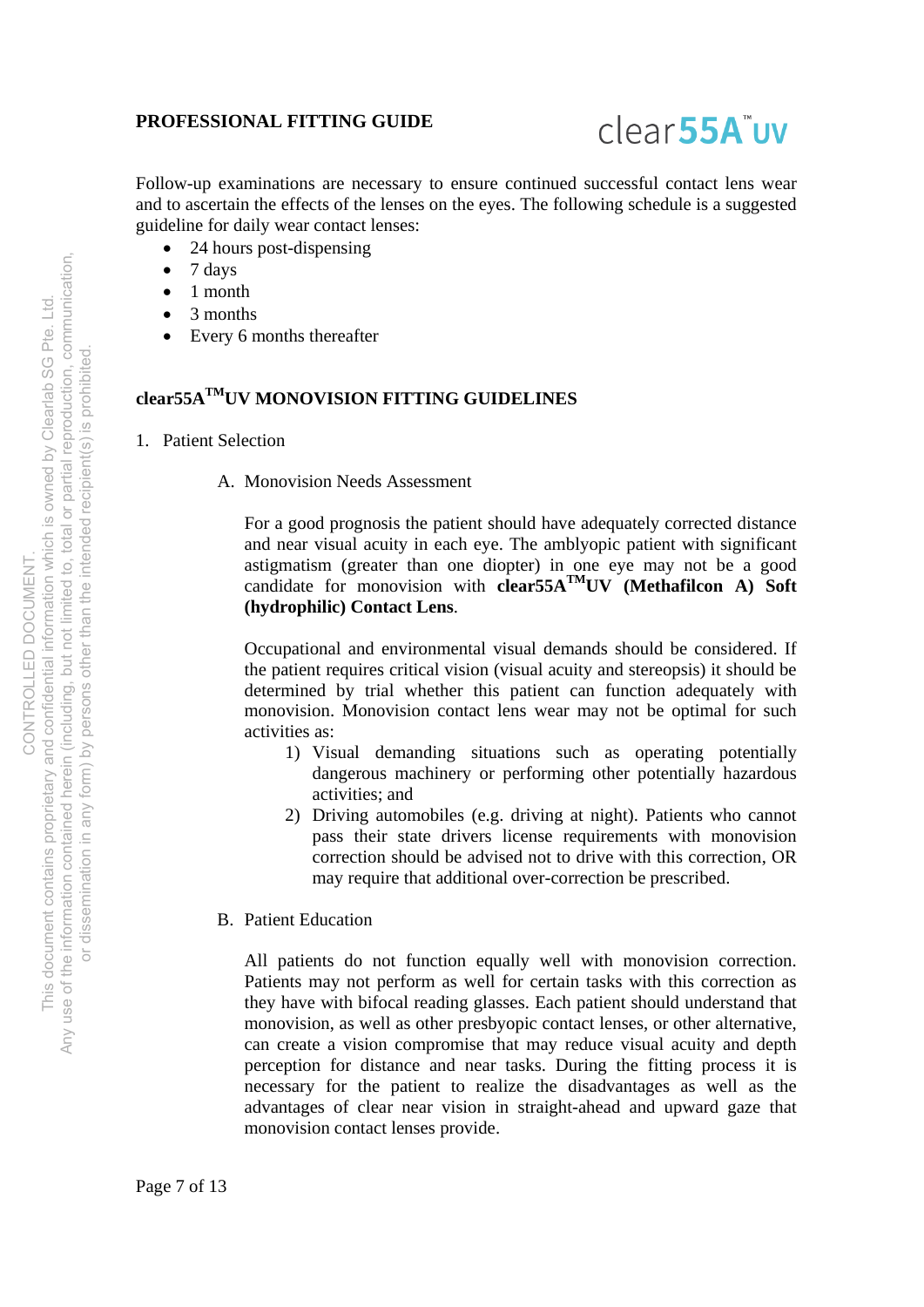

2. Eye Selection

Generally, the non-dominant eye is corrected for near vision. The following test for eye dominance can be used.

A. Ocular Preference Determination Methods

Method 1 – Determine which eye is the "sight eye". Have the patient point to an object at the far end of the room. Cover one eye. If the patient is still pointing directly at the object, the eye being used is the dominant (sighting) eye.

Method 2- Determine which eye will accept the added power with the least reduction in vision. Place a trial spectacle near add lens in front of one eye and then the other while the distance refractive error correction is in place for both eyes. Determine whether the patient functions bet with the near add lens over the right or left eye.

B. Refractive Error Method

For anisometropic corrections, it is generally best to fit more hyperopic (less myopic) eye for distance and more myopic (less hyperopic) eye for near.

C. Visual Demands Method

Consider the patient's occupation during the eye selection process to determine the critical vision requirements. If a patient's gaze for near tasks is usually in one direction correct the eye on that side for near. Example: A secretary who places copy to the left side of the desk will usually function best with near lens on the left eye.

3. Special Fitting Considerations

#### Unilateral Lens Correction

There are circumstances where only one contact lens is required. As an example, an emmetropic patient would only require a near lens while a bilateral myope may require only a distance lens.

Example: A presbyopic emmetropic patient who requires a +1.75 diopter add would have  $a +1.75$  lens on the near eve and the other eve left without a lens. A presbyopic patient requiring a +1.50 diopter add who is -2.50 diopters myopic in the right and -1.50 diopters myopic in the left eye may have the right eye corrected for distance and the left corrected for near.

4. Near Add Determination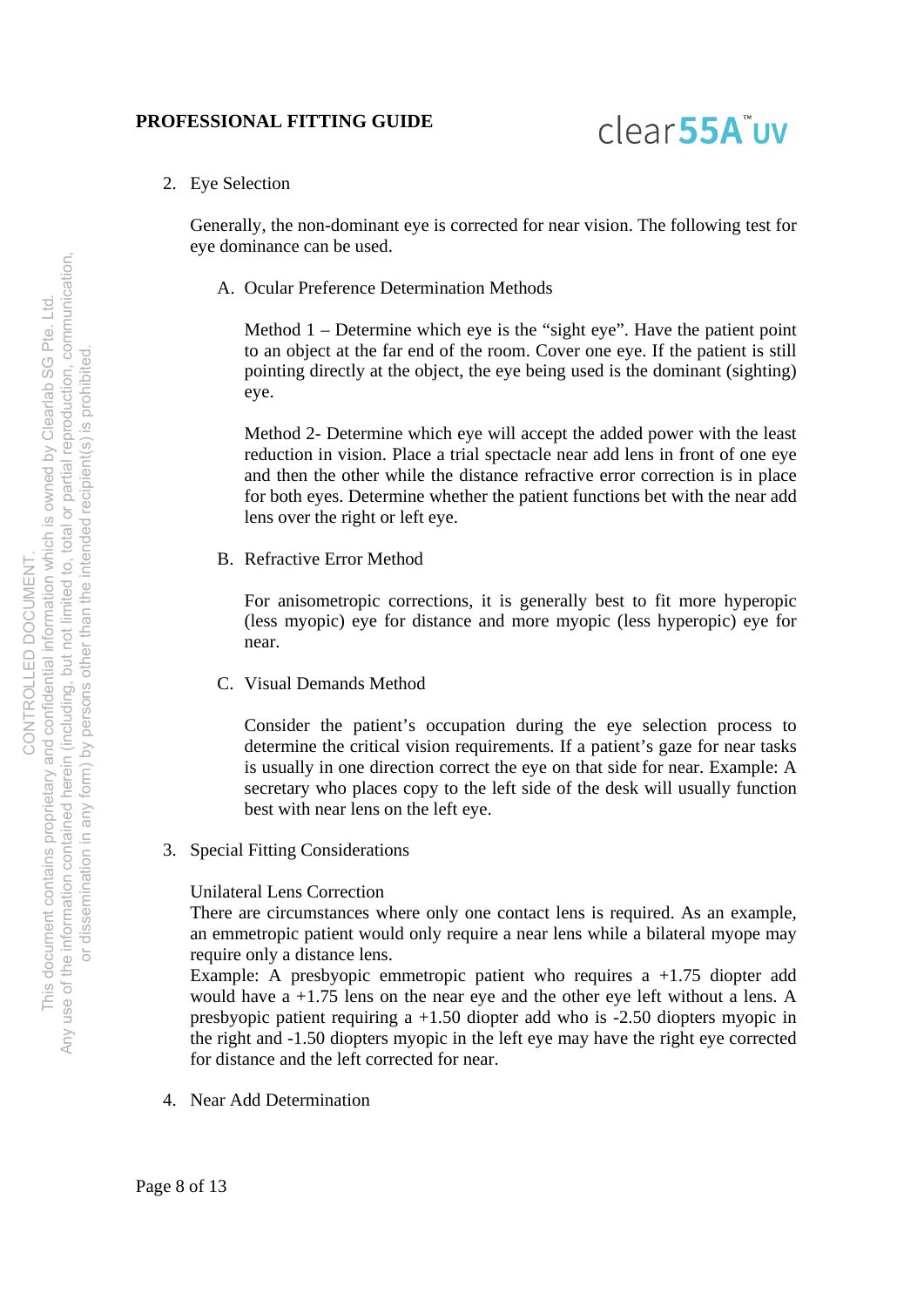

Always prescribe the lens power for the near eye that provides optima near acuity at the midpoint of the patient's habitual reading distance. However, when more than one power provides optimal reading performance, prescribe the least plus (most minus) of the powers.

5. Trial Lens Fitting

A trial fitting is performed in the office to allow the patient to experience monovision correction. Lenses are fit according to the directions in the general fitting guidelines and base curve selection described earlier in this guide.

Case history and standard clinical evaluation procedure should be used to determine the prognosis. Determine which eye is to be corrected for distance and which eye is to be corrected for near. Next determine the near add. With trial lenses of the proper power in place observe the reaction t this mode of correction.

Immediately after the correct power lenses are in place, walk across the room and have the patient look at you. Assess the patient's reaction to distance vision under these circumstances. The have the patient look at familiar near objects such as a watch face of fingernails. Again assess the reaction. As the patient continues to look around the room at both near and distance objects, observe the reactions. Only after these vision tasks are completed should the patient be asked to read print. Evaluate the patient's reaction to large print (e.g. typewritten copy) at first and then graduate to news print and finally smaller type sizes.

After the patient's performance under the above conditions is completed, tests of visual acuity and reading ability under conditions of moderately dim illumination should be attempted.

An initial unfavorable response in the office, while indicative of a guarded prognosis, should not immediately rule out a more extensive trial under the usual conditions in which a patient functions.

6. Adaptation

Visually demanding situations should be avoided during the initial wearing period. A patient may at first experience some mild blurred vision, dizziness, headaches, and a feeling of slight imbalance. You should explain the adaptational symptoms to the patient. These symptoms may last a brief minute or for several weeks. The longer these symptoms persist, the poorer the prognosis for successful adaptation.

To help in the adaptation process the patient can be advised to first use the lenses in a comfortable familiar environment such as in the home.

Some patients feel automobile driving performance may not be optimal during the adaptation process. This is particularly true when driving at night. Before driving a motor vehicle, it may be recommended that patient be passenger first to make sure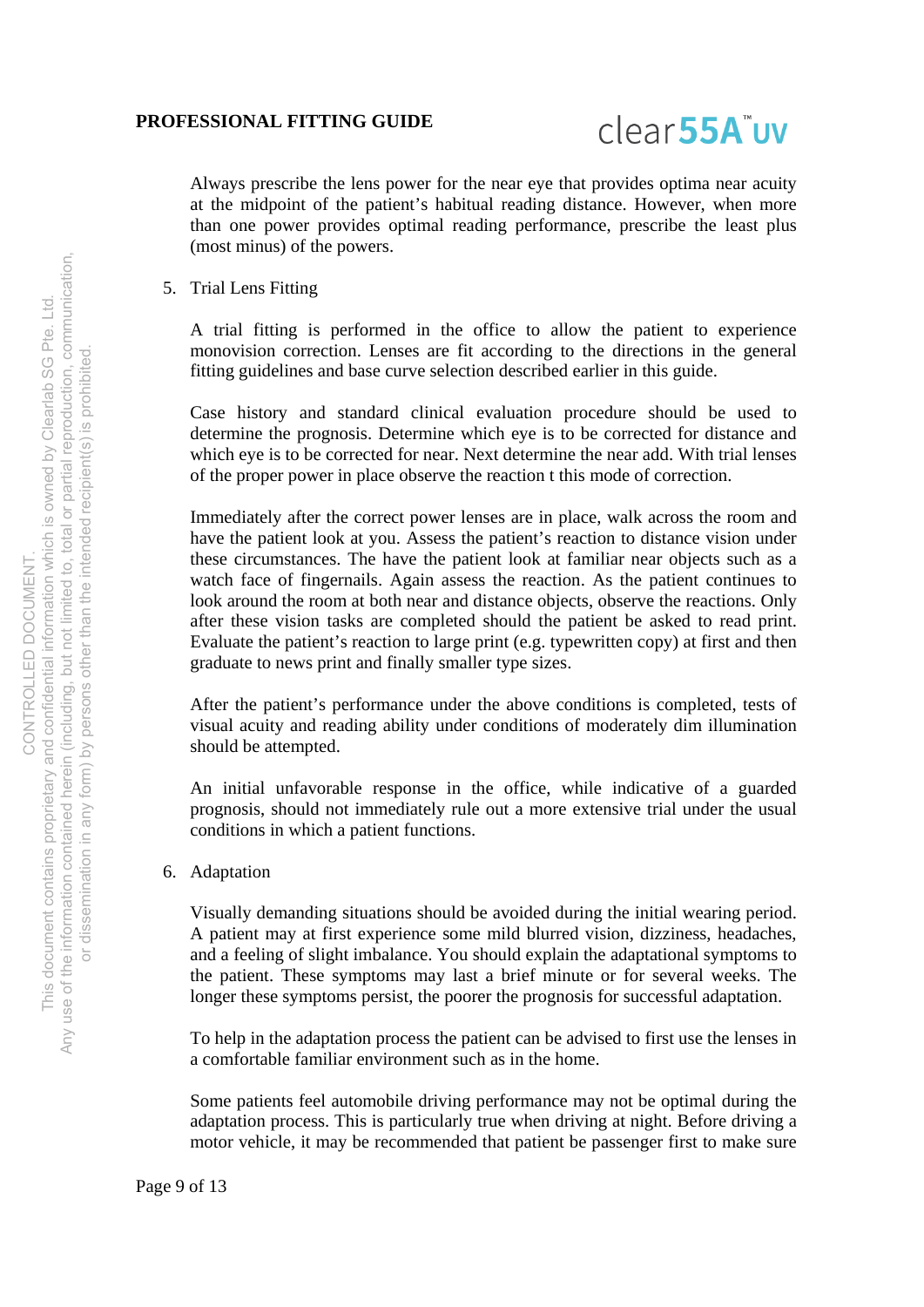

that their vision is satisfactory for operating an automobile. During the first several weeks of wear (when adaptation is occurring), it may be advisable for the patient to only drive during optimal driving conditions. After adaptation and success with these activities, the patient should be able to drive under other conditions with caution.

7. Other Suggestions

The success of the monovision technique may be further improved by having your patient follow the instructions below.

- Having a third contact lens (distance power) to use when critical distance viewing is needed.
- Having a third contact lens (near power) to use when critical near viewing is needed.
- Having supplemental spectacles to wear over the monovision contact lenses for specific visual tasks may improve the success of monovision correction. This is particularly applicable for those patients who cannot meet state licensing requirements with a monovision correction.
- Make sure of proper illumination when carrying out visual tasks.

Success in fitting monovision can be improved by the following suggestions.

- Reverse the distance and near eyes if a patient is having trouble adapting.
- Refine the lens powers if there is trouble with adaptation. Accurate lens power is critical for presbyopic patients.
- Emphasize the benefits of the clear near vision in straight ahead and upward gaze with monovision.
- The decision to fit a patient with a monovision correction is most appropriately left to the eyecare practitioner in conjunction with the patient after carefully considering the patient's needs.
- All patients should be supplied with a copy of the Patient Instruction / Wearer's Guide for **clear55ATMUV (Methafilcon A) Soft (hydrophilic) Contact Lens**.

#### **FREQUENT REPLACEMENT PROGRAM:**

The **clear55ATMUV (Methafilcon A) Soft (hydrophilic) Contact Lens** frequent replacement schedule is prescribed by the eyecare practitioner. At the end of each day, each lens is to be removed, cleaned, and disinfected in the recommended manner prior to re-insertion. Clean and fresh lenses are more comfortable, and are less likely to irritate gentle tissues around the eyes. The eyecare practitioner will recommend an appropriate lens replacement schedule for each patient. He or she will design he schedule for the patient. It is imperative that the patient follow the direction of the eyecare provider.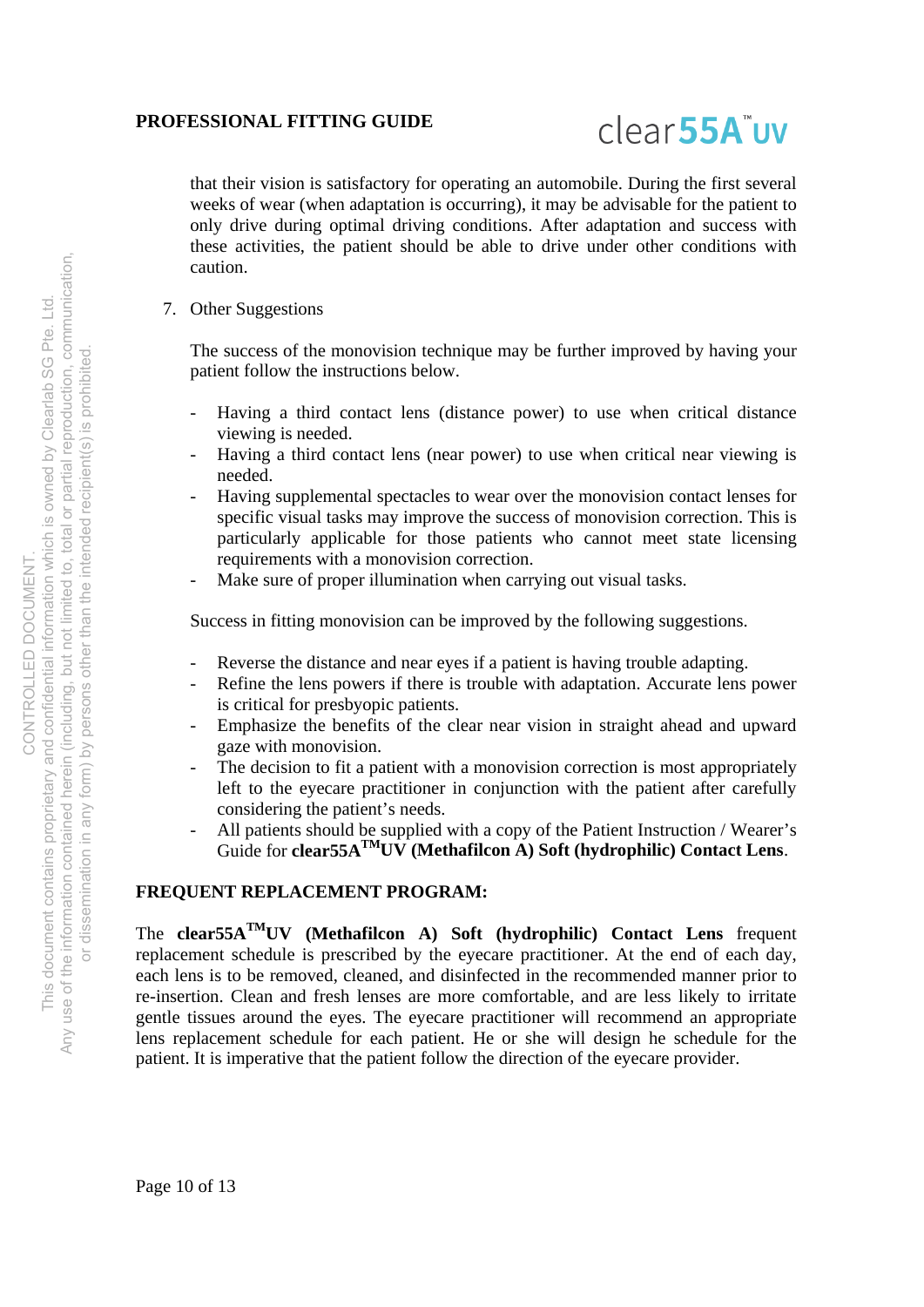

#### **LENS CARE DIRECTIONS:**

Eyecare practitioners should review with the patient lens care directions, including both basic lens care information and specific instructions on the lens care regimen recommended for the patient:

General Lens Care: First Clean and Rinse, Then Disinfect Lenses.

#### **Basic Instructions:**

- Always wash, rinse, and dry hands before handling contact lenses.
- Always use **FRESH, UNEXPIRED** lens care solutions. Never re-use solution.
- Use the recommended system of lens care, either chemical (not heat), or oxidation (hydrogen peroxide) and carefully follow the instructions on solution labeling.
- Different solutions cannot always be used together and not all solutions are safe for use with all lens. Do not alternate or mix lens care systems unless indicated on solution labeling.
- Do not use saliva or anything other than the recommended solutions for lubricating or rewetting lenses. Do not put lenses in the mouth.
- Lenses should be **cleaned, rinsed, and disinfected** each time they are removed. **Cleaning and rinsing** are necessary to remove mucus and film from the lens surface. **Disinfecting** is necessary to destroy harmful germs.
- Always remove, **clean, rinse and disinfect** lenses according to the schedule prescribed by the eyecare practitioner. The use of enzyme or any cleaning solution does not substitute for disinfecting.
- The eyecare practitioner should recommend a care system that is appropriate for the **clear55ATMUV (methafilcon A) Soft (Hydrophilic) Contact Lens**. Each lens care product contains specific directions for use and important safety information, which should be read and carefully followed.

**Note**: Some solutions may have more than one function, which will be indicated on the label. Read the label on the solution bottle, and follow instructions.

#### **Chemical Disinfecting Method:**

- **Clean** one lens first (always the same lens first to avoid mix-ups), rinse the lens thoroughly with recommended saline or disinfecting solution to remove the cleaning solution, mucus and film from the lens surface, and put lens into correct chamber of the lens storage case. Then repeat the procedure for the second lens.
- After cleaning, disinfect lens using the system recommended by the manufacturer and/or the eyecare practitioner.
- To store lenses, **disinfect** and leave them in the closed/unopened case until ready to wear. Lenses stored longer than 12 hours may require cleaning, rinsing and disinfecting again before use. The patient should consult the package insert or the eyecare practitioner for information on storing lenses.

Page 11 of 13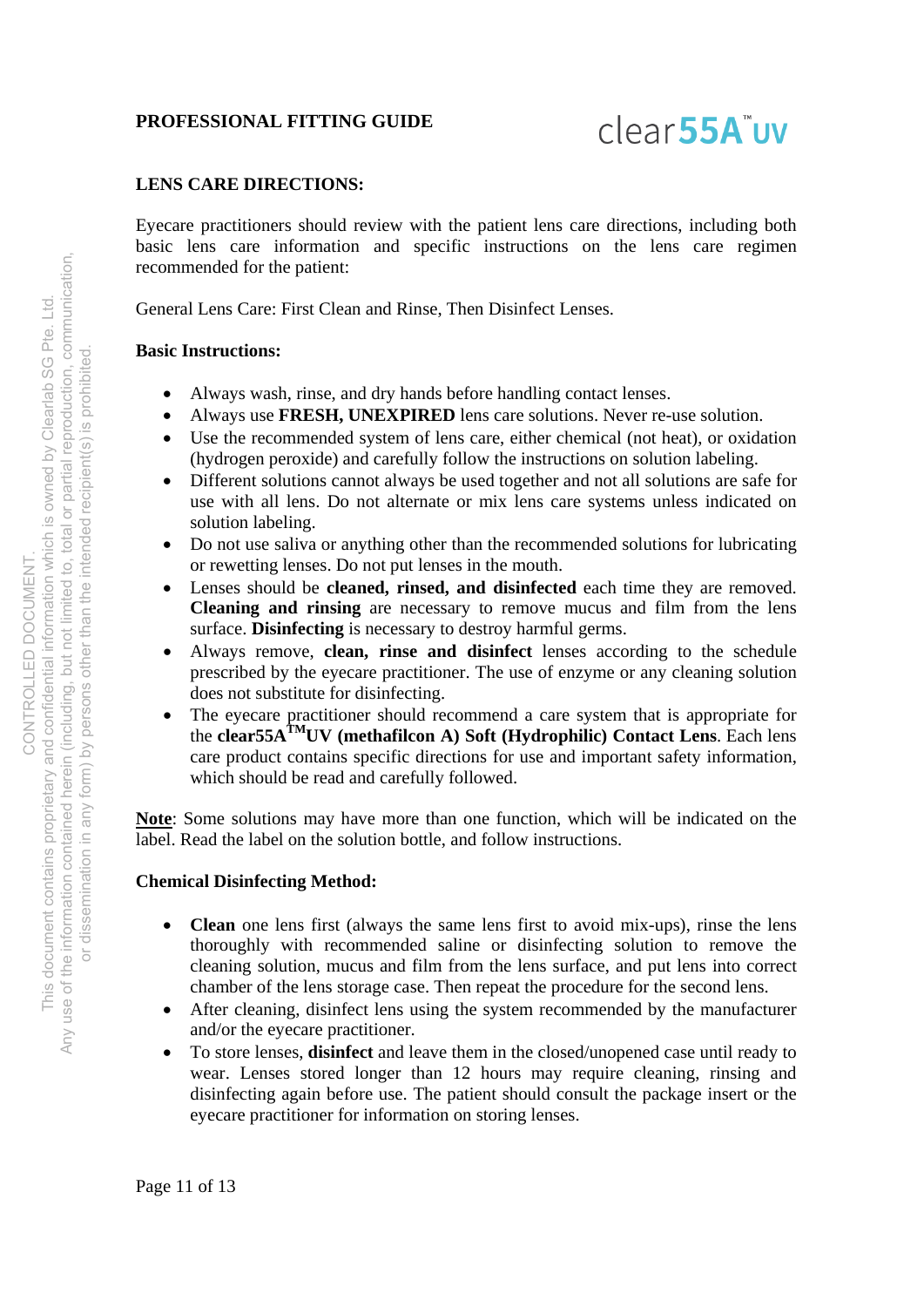

- After removing the lenses from the lens case, empty and rinse the storage case with solution as recommended by the lens case manufacturer; then allow the lens case to air dry. When the case is used again, refill it with fresh disinfecting/ storage solution. Replace lens case at regular intervals.
- **DO NOT HEAT THE DISINFECTING SOLUTION AND LENSES.**

#### **Hydrogen Peroxide Disinfecting Method**:

- **Clean** one lens first (always the same lens first to avoid mix-ups), rinse the lens thoroughly with recommended saline or neutralizing solution to remove the cleaning solution, mucus and film from the lens surface, and put lens into correct chamber of the lens storage case. Then repeat the procedure for the second lens.
- After cleaning, **disinfect** lens using the system recommended by the manufacturer and/ or the eyecare practitioner.
- When using hydrogen peroxide lens care system, lenses must be neutralized before wearing. Follow the recommendations on the hydrogen peroxide system labeling.
- Thoroughly rinse lenses with fresh saline or neutralizing solution before inserting and wearing, or follow the instructions on the hydrogen peroxide system labeling.
- **DO NOT HEAT THE HYDROGEN PEROXIDE SOLUTION AND LENSES.**
- Leave the lenses in the unopened storage case until ready to put on the eyes.

**Caution**: Lenses that are chemically disinfected may absorb ingredients from the disinfecting solution which may be irritating to the eyes. A thorough rinse in fresh sterile saline solution prior to placement on the eye should reduce the potential for irritation.

**Precaution:** Use only a chemical (not heat) lens care system. Use of heat (thermal) care system can discolor the lenses.

#### **LUBRICATING / REWETTING LENSES ON-EYE:**

Eyecare practitioners may recommend a lubricating/re-wetting solution which can be used to wet (lubricate) lenses while they are being worn to make them more comfortable.

Disposable and lenses prescribed in a frequent replacement program should be thrown away after the recommended wearing period prescribed by the eyecare practitioners.

#### **CARE FOR A NON-MOVING LENS:**

If the lens stops moving or cannot be moved, the patient should be instructed to apply 1 - 2 drops of the recommended lubricating or rewetting solution directly to the eye and wait until the lens begins to move freely on the eye before removing it. If non-movement of the lens continues after 5 minutes, the patient should immediately consult the eyecare practitioner.

Page 12 of 13